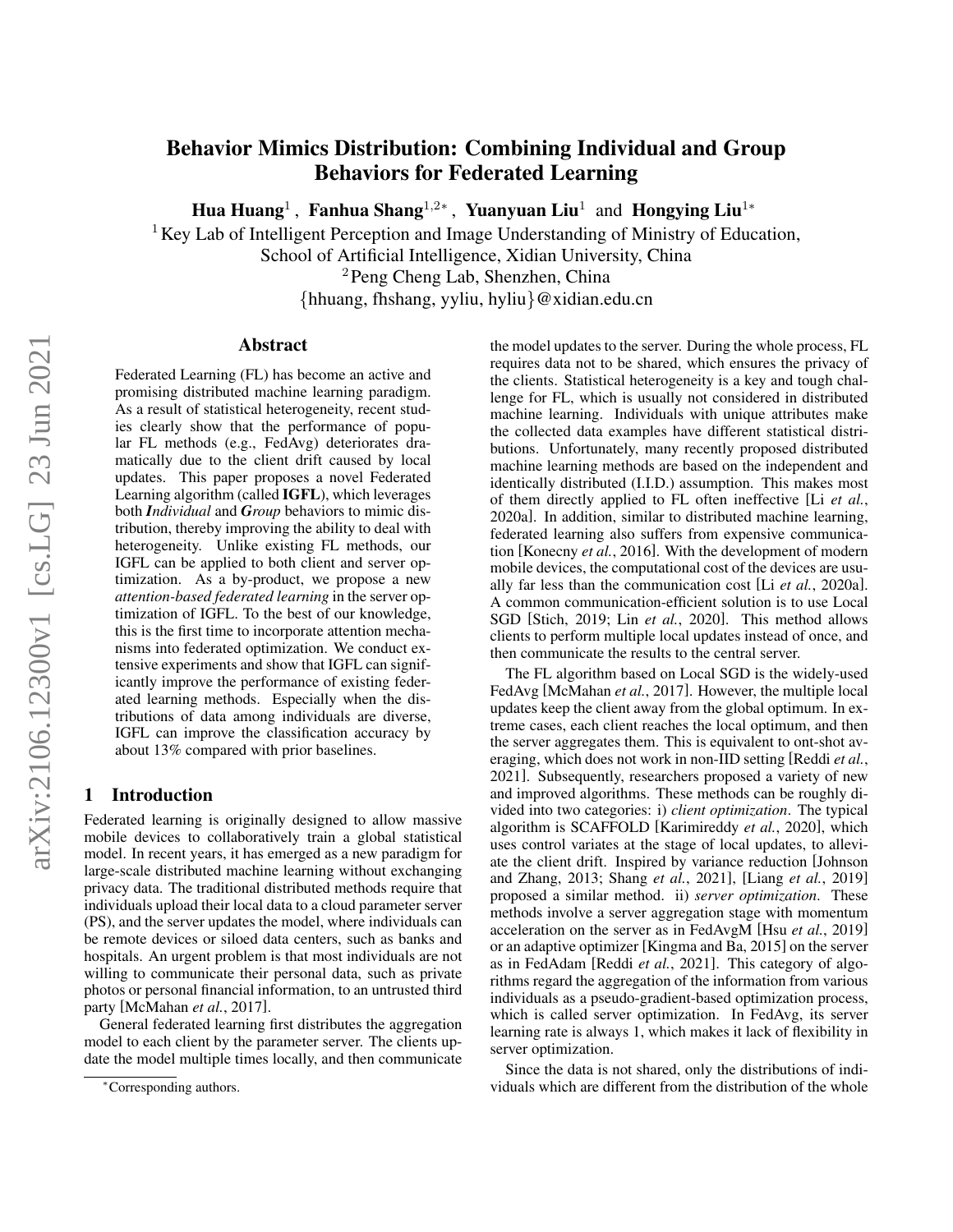group, are used for local updates. Server aggregation is actually a synchronization function that can eliminate the impact of this difference to a certain extent, depending on the frequency of communication. Therefore, this raises a question: *Is there a better way to integrate individual distribution into group distribution instead of just relying on synchronization?* We answer this question in the **affirmative** and propose a new federated learning algorithm, called *Individual and Group Federated Learning* (IGFL). IGFL leverages the behaviors (e.g., updates) of individuals and groups to mimic the corresponding distributions, and digests them in client optimization and server optimization. In particular, inspired by the success of attention mechanisms [\[Bahdanau](#page-6-12) *et al.*, 2015], we investigate the method of incorporating attention into federal learning and applied it to the server optimization of IGFL.

#### 1.1 Our Contributions

We summarize our main contributions as follows.

• In order to reduce the adverse impacts of client drift caused by local updates, we propose a novel and unified federated learning algorithm (called IGFL). IGFL has an insight into the interplay between the behaviors and distributions of individuals and groups, that help to improve both client optimization and server optimization. IGFL with only our client or server optimization is called IGFL-C or IGFL-S.

• Moreover, taking the behaviors of individuals and groups into account for server optimization, and inspired by the success of attention mechanisms, we also propose a new *Attention-based Federated Learning* (AFL) scheme. To the best of our knowledge, this is the first time to incorporate attention into federated optimization.

• Finally, We conduct extensive experiments on the CI-FAR10 and EMNIST data sets, and all the results show that the proposed algorithms exhibit superior performance to other algorithms in various situations. Especially, our algorithm can improve the classification accuracy by about 13% compared with prior baselines (e.g., FedAvg) in highly heterogeneous (non-IID) settings.

# 2 Related Work

FedAvg [\[McMahan](#page-6-0) *et al.*, 2017] is a standard federated optimization algorithm, but it is tricky to deal with heterogeneous data. Recently, in order to better deal with non-IID data, researchers have proposed many improved methods. FedProx proposed in [Li *et al.*[, 2020b\]](#page-6-13) add a proximal term to the objective for stable updates. [Zhao *et al.*[, 2018\]](#page-6-14) presented a sharing strategy to improve performance, but it violated the basic requirement of federated learning. FedAvgM is a method of adding momentum on the server, proposed by [Hsu *[et al.](#page-6-10)*, [2019\]](#page-6-10), and the authors also proposed a new way, which rely on Dirichlet distribution, to generate measurable federated data sets. SCAFFOLD [\[Karimireddy](#page-6-6) *et al.*, 2020] uses control variables to alleviate client drift, and it can be viewed as employing the idea of variance reduction on the client. Similar to SCAFFOLD, VRL-SGD [Liang *et al.*[, 2019\]](#page-6-9) also utilizes the method of variance reduction, but does not support client sampling. FedAdam [Reddi *et al.*[, 2021\]](#page-6-5) introduces an adaptive optimization method on the server side. Unlike the

# Algorithm 1 IGFL **Input:**  $P, R$ . **Initialization**:  $w_{ps}^0$ ,  $\Delta w_k^0 = 0, k \in [P]$ . Output:  $w_{ps}^R$ . 1: for  $r = 0, ..., R - 1$  do 2: Sample subset  $S$  from clients; 3: for each client  $i \in S$  in parallel do 4:  $\Delta w_i^{r+1} = \textbf{IGFL\text{-}client}(w_{ps}^r, i, \Delta w_i^r);$ 5: end for 6:  $w_{ps}^{r+1} = \text{IGFL-server}(\Delta w_i^{r+1}, \Delta w_i^{r} | i \in S);$ 7: end for 8: **return**  $w_{ps}^R$ .

<span id="page-1-0"></span>synchronous method, [Chen *et al.*[, 2020\]](#page-6-15) proposed an computationally efficient and asynchronous online method.

### 3 Individual and Group Federated Learning

For general federated learning problems, they can be expressed as the following problem:

$$
\min_{w \in \mathbb{R}^d} f(w) := \frac{1}{P} \sum_{i=1}^P f_i(w),\tag{1}
$$

where  $f_i(w) := \mathbb{E}_{x \sim \mathcal{P}_i}[f_i(w, x)]$  is the local loss function of the *i*-th client, P is the total number of clients, and  $P_i$ denotes the distribution for the  $i$ -th local data. We assume  $f_i$  is smooth. In this paper, we focus on the non-IID setting, where  $P_i$  may be very different (i.e.,  $\mathbb{E}_{P_i}[f_i(w)] \neq f(w)$ ).

Our proposed IGFL algorithm is described in Algorithm [1.](#page-1-0) It includes two important schemes, *IGFL-client* (Line 4) and *IGFL-server* (Line 6), which are shown in Algorithms [2](#page-2-0) and [3,](#page-3-0) respectively. If we formulate the main update rules in Lines 4 and 6 into Eqs. [\(4\)](#page-2-1) and [\(5\)](#page-2-2), IGFL degenerates into FedAvg. We refer to the algorithms that only apply the client or server optimization scheme by IGFL-C (see Section [3.2](#page-2-3) for details) and IGFL-S (see Section [4](#page-2-4) for details), respectively. The idea behind IGFL is to make full use of both individual and group behaviors to approximate distribution  $P$  in client optimization and server optimization.

#### 3.1 Review SGD and Local SGD

To motivate the algorithms in this paper, we revisit the difference between SGD and Local SGD to illustrate the shortcomings of Local SGD. We assume that all clients are activated and the results obtained are easily extended to partly activation. For the  $i$ -th client in the r-th round, after pulling the global model (i.e.,  $w_i^r \leftarrow w_{ps}^r$ ), mini-batch SGD [\[Shang](#page-6-16) *et al.*[, 2020\]](#page-6-16) can be written in the following form:

$$
w_i^{r+1} = w_i^r - \eta_l g_i(w_i^r), \tag{2}
$$

where  $\eta_l$  is the client learning rate,  $w_{ps}^r$  and  $w_i^r$  are the parameters of the server and the  $i$ -th client in the r-th round, respectively. By aggregating  $w_i^{r+1}$  on the server, we have

$$
w_{ps}^{r+1} = \frac{1}{P} \sum_{i=1}^{P} w_i^{r+1} = w_{ps}^r - \frac{\eta_l}{P} \sum_{i=1}^{P} g_i(w_{ps}^r), \quad (3)
$$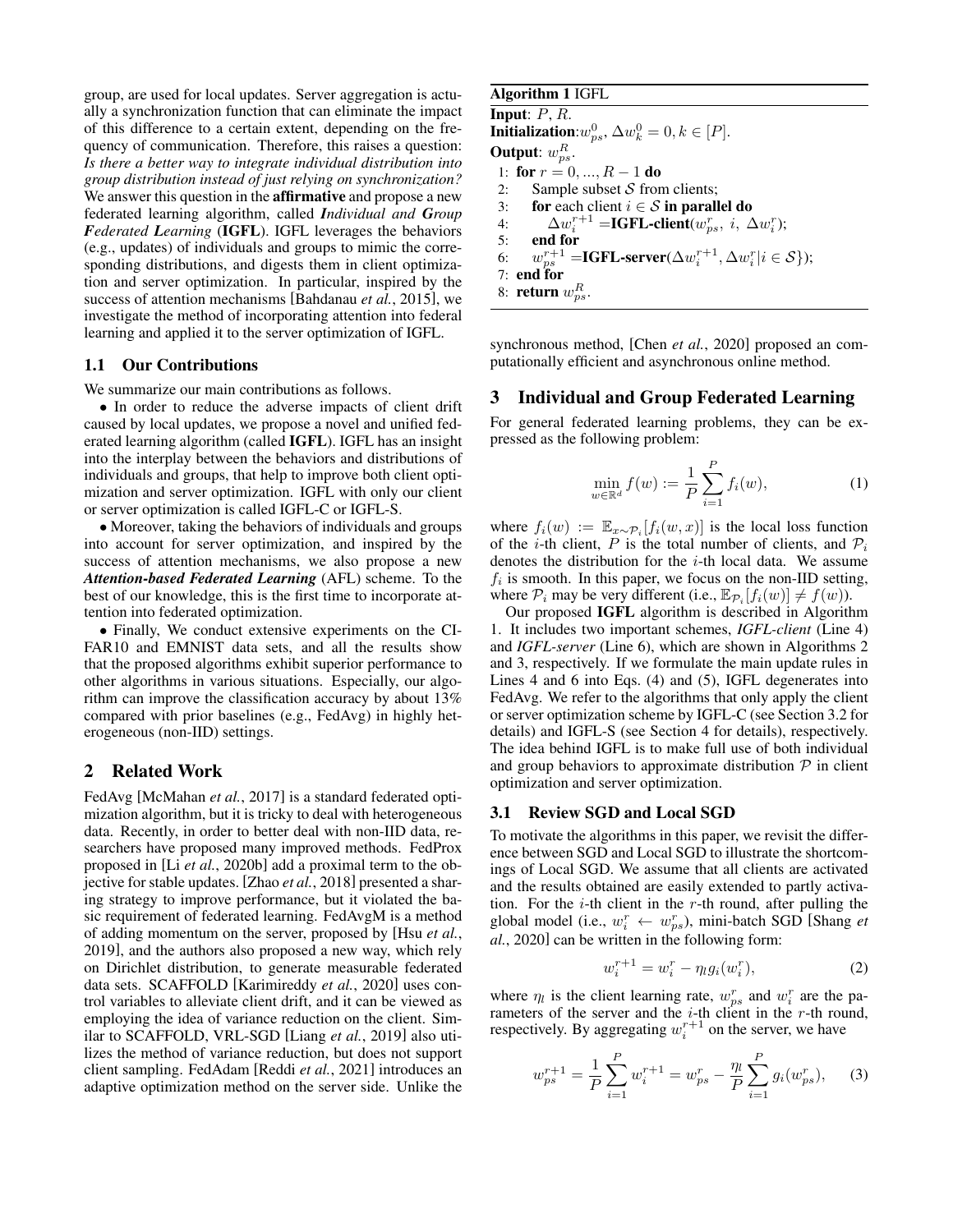#### Algorithm 2 IGFL-client

Input:  $w_{ps}^r$ ,  $i$ ,  $\Delta w_i^r$ . Parameters:  $T, \eta_l$ . Output:  $\Delta w_i^{r+1}$ . 1:  $w_i^{r,0} = w_{ps}^r$ ; // pull global parameters 2:  $\Delta w_{ps} = w_{ps}^r - w_{ps}^{r-1}$ ; 3: for  $t = 0, ..., T - 1$  do 4: Compute gradient  $g_i(w_i^{r,t})$ ; 5:  $\Delta_I = -\eta_l g_i(w_i^{r,t}), \Delta_G = \frac{1}{|S|} (\Delta_I - \frac{1}{T} \Delta w_i^r) + \frac{1}{T} \Delta w_{ps};$ 6:  $w_i^{r,t+1} = w_i^{r,t} + \Delta_I + \Delta_G;$ 7: end for 8:  $\Delta w_i^{r+1} = w_i^{r,T} - w_{ps}^r;$ 9: **return**  $\Delta w_i^{r+1}$ .

where  $P$  is the number of client. While Local SGD has the following form in the  $i$ -th client:

<span id="page-2-1"></span><span id="page-2-0"></span>
$$
w_i^{r+1} = w_{ps}^r - \eta_l \sum_{t=0}^{T-1} g_i(w_i^{r,t}), \tag{4}
$$

where  $T$  is the number of local steps. After aggregation,

$$
w_{ps}^{r+1} = w_{ps}^r - \frac{\eta_l}{P} \sum_{i=1}^P \sum_{t=0}^{T-1} g_i(w_i^{r,t}), \tag{5}
$$

where  $w_i^{r,t}$  denotes the parameters of *i*-th client in the *r*-th round at *t*-th local step. Thanks to aggregation without delay, each update of SGD is based on the entire example set  $x_{\sim \mathcal{P}}$ . Unfortunately, the local updates of Local SGD depend only on the local example set  $x_{\sim \mathcal{P}_i}$ , resulting in the lack of interacting with other individuals in time. It tends to have a large deviation due to walking alone for a long time, especially as the number of local updates increases.

### <span id="page-2-3"></span>3.2 Use of Individual and Group Information

In order to make corrections, we want it to make full use of group information at every step forward, not just its own individual information. Thus, we have the following rules:

$$
w_i^{r+1} = w_{ps}^r - \eta_l \sum_{t=0}^{T-1} g_i^{t*}, g_i^{t*} = \frac{1}{P} [g_i(w_i^{r,t}) + \sum_{k \neq i}^{P} g_k(w_k^{r,t})].
$$
\n(6)

However, as a result of the basic demands for privacy in FL, the individuals cannot get  $\sum_{k \neq i}^{P} g_k(w_k^{r,t})$ . We define the approximation of individual and group behaviors as follows:

$$
\Delta w_{ps}^r := w_{ps}^r - w_{ps}^{r-1}, \quad \Delta w_i^r := w_i^r - w_i^{r-1}, \tag{7}
$$

which are used to simulate the responses of individual distribution  $\mathcal{P}_i$  and group distribution  $\mathcal{P}$ , respectively, and  $\Delta w_{ps}^r =$  $\frac{1}{P} \sum_{i=1}^{P} \Delta w_i^r$ . We can assume that the gradient  $g_i(w_i^{r,t})$  does not change quickly because  $f_i(w)$  is smooth, and  $g_k(w_i^{r,t}) \approx$  $g_k(w_i^{r-1,t})$ , similar to [\[Karimireddy](#page-6-6) *et al.*, 2020]. For the update rules [\(4\)](#page-2-1) and [\(5\)](#page-2-2), we have

<span id="page-2-5"></span>
$$
\sum_{t=0}^{T-1} \sum_{k \neq i}^{P} g_k(w_k^{r,t}) \approx \frac{P}{-\eta_l} \Delta w_{ps}^r - \frac{1}{-\eta_l} \Delta w_i^r. \tag{8}
$$

Now, plugging Eq. [\(8\)](#page-2-5) back to Eq. [\(6\)](#page-2-6), we get the gradient with respect to the approximate distribution of the group:

$$
\hat{g}_i^t = \frac{1}{P} [g_i(w_i^{r,t}) + \frac{P}{-\eta_l T} \Delta w_{ps}^r - \frac{1}{-\eta_l T} \Delta w_i^r] \n= \frac{1}{P} (g_i(w_i^{r,t}) - \frac{1}{-\eta_l T} \Delta w_i^r) + \frac{1}{-\eta_l T} \Delta w_{ps}^r.
$$
\n(9)

Note that  $\hat{g}_i^t$  represents the gradient that only depends on group behavior when updating locally. Furthermore, we hope that our algorithm not only depends on group behavior, but also ensures that individual specificity is not diluted. Therefore, in each step of the local update, clients also examine themselves sufficiently. Specifically,  $g_i^t = \hat{g}_i^t + g_i(w_i^{r,t})$ . The detailed algorithm is given in Algorithm [2.](#page-2-0)

**Compared with FedAvgM.** If  $\sum_{t=0}^{T-1} \sum_{k \neq i}^{P} g_k(w_k^{r,t})$  is added directly after T local updates as additional distribution information, instead of spreading them to each local update, the update rule becomes:

$$
w_i^{r+1} \leftarrow w_i^{r+1} + \Delta w_{ps}^r - \frac{1}{P} \Delta w_i^r. \tag{10}
$$

<span id="page-2-2"></span>Obviously, it is equivalent to injecting information directly on the server:  $w_{ps}^{r+1} = \frac{1}{P} \sum_{i=1}^{P} w_i^{r+1} + \frac{P-1}{P} \Delta w_{ps}^r$ . In terms of the rule, this is similar to FedAvgM proposed in [\[Hsu](#page-6-10) *et al.*[, 2019\]](#page-6-10), which has the following form:  $v \leftarrow \beta v + \Delta w_{ps}^{r+1}$ ,  $w_{ps}^{r+1} = w_{ps}^{r} + v$ . Note that the additional information injected by FedAvgM is not limited to the group behaviors of the previous round, but also those in the past. Besides, it will suffer from some major drawbacks if the information is injected at once: i) *Volume*,  $||\Delta w_{ps}^r||$  is much larger than the ordinary local update, which increases the uncertainty. ii) *Timeliness*, more importantly, the internal gradient calculation still only contains individual behaviors. The timeliness of approximate group behaviors is further weakened. iii) *Specificity*, the individual behaviors (i.e.,  $\Delta w_j^r$ ) are not utilized in this method.

<span id="page-2-6"></span>Compared with SCAFFOLD. Amazing and marvellous,  $\hat{g}_i^t$  has a similar form as the update of SCAFFOLD [\[Karim](#page-6-6)ireddy *et al.*[, 2020\]](#page-6-6). Compared with SCAFFOLD, there is a subtle difference that IGFL-C changes the coefficient of  $(g_i(w_i^{r,t}) - \frac{1}{-\eta_i T} \Delta w_i^r)$  from 1 to  $1/P$ . Formally,  $1/P$  comes from Eqs. [\(8\)](#page-2-5) and [\(6\)](#page-2-6). As described in [\[Defazio](#page-6-17) *et al.*, 2014], a variance reduction method is to use the estimator  $\tilde{\nabla}_{\xi}$  :=  $\xi(X-Y)$  + EY to approximate EX, where  $\xi \in [0,1]$  and Y is highly correlated with X. We have  $\mathbb{E} \tilde{\nabla}_{\xi} = \xi \mathbb{E} X + (1 - \xi) \mathbb{E} Y$ ,  $Var(\tilde{\nabla}_{\xi}) = \xi^2[Var(X) + Var(Y) - 2 Cov(X, Y)].$  Here, we set  $g_i(w) = X$  and  $\Delta w_i = Y$ . SCAFFOLD uses  $\xi = 1$  to obtain an unbiased estimator. IGFL-C uses  $\xi = 1/P$  and has a non-zero bias. But the variance of IGFL-C is  $1/P^2$  times the one of SCAFFOLD. In fact, due to the statistical heterogeneity,  $\mathbb{E}_{\mathcal{P}_i}[g_i(w)] \neq \mathbb{E}_{\mathcal{P}}[g(w)]$ , both of SCAFFOLD and IGFL-C are biased. Moreover, IGFL-C uses behaviors to simulate distributions, which can correct certain biases.

# <span id="page-2-4"></span>4 Attention-based Federated Learning

The innovation of IGFL-client is mainly to apply the idea of simulating the responses of distributions by combining individual and group behaviors to the client optimization. We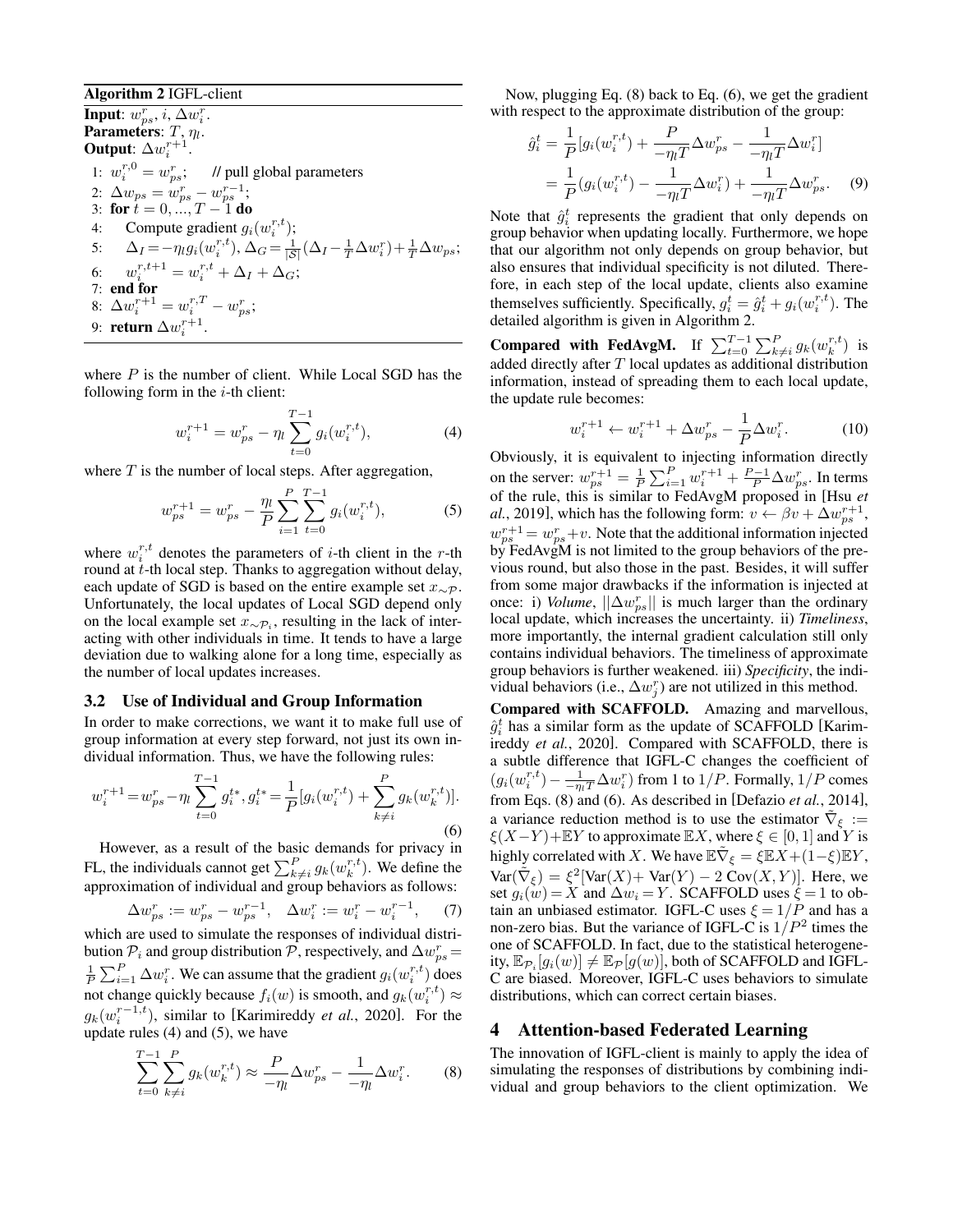answer the following question in the affirmative: *Whether this idea can also be applied to the server optimization to improve the ability of tackling statistical heterogeneity?* In this section, inspired by the attention mechanism, we introduce a novel *Attention-based Federated Learning* (AFL) scheme as a tool for server optimization of IGFL. In essence, it measures the similarity between individual and group behaviors, or the similarity between two rounds of behaviors, and gives each client a new weight for summing them together. The attention mechanism has been widely used in many fields such as natural language processing [\[Bahdanau](#page-6-12) *et al.*, 2015] and computer vision [Mnih *et al.*[, 2014\]](#page-6-18), and it is playing an increasingly important role. Next we will introduce how to use the attention mechanism innovatively to improve the capacity of federated learning to accommodate heterogeneity. To the best of our knowledge, this is the first time to apply attention mechanism to federated optimization.

As described in [\[Vaswani](#page-6-19) *et al.*, 2017], the attention mechanism can be regarded as a mapping function about a set of key-value pairs and a query Q. Specifically, the similarity between Q and each key is calculated to obtain a set of scores, which are used as weights. The output is a weighted sum of *values*. At the beginning of the  $r$ -th round of server optimization, the central server obtains the individual behaviors of selected clients  $\{\Delta w_i^{r+1} | i \in S\}$ . In a general FL algoof selected chems  $\{\Delta w_i \mid i \in \mathcal{O}_f\}$ . In a general FL algorithm, the update rule of this round is the average of these behaviors:  $w_{ps}^{r+1} = w_{ps}^r + \frac{1}{|S|} \sum_{i \in S} \Delta w_i^{r+1}$ . In the proposed AFL, we treat these behaviors as a set of values V. By defining specific keys  $K$  and queries  $Q$ , we can get the attention output  $\Delta \hat{w}_i^{r+1}$ . After that, the new parameters  $w_{ps}^{r+1}$ are obtained by a mapping  $\mathcal{M}(\{\Delta \hat{w}_{i}^{r+1} | i \in \mathcal{S}\}, w_{ps}^{r}),$  such as  $w_{ps}^{r+1} = w_{ps}^r + \frac{1}{|S|} \sum_{i \in S} \Delta \hat{w}_i^{r+1}$ . We compute  $\Delta \hat{w}_i^{r+1}$ according to the following update rule:

$$
\Delta \hat{w}_i^{r+1} = \sum_{j \in S} \alpha_{ij}^r \Delta w_j^{r+1}, \, \alpha_{ij}^r = \frac{e^{\psi(Q_i^r, \Delta w_j^{r+1})}}{\sum_{\tau} e^{\psi(Q_i^r, \Delta w_{\tau}^{r+1})}}, \tag{11}
$$

where  $\psi(\cdot)$  is a similarity measurement function (e.g., we use dot product in this paper). Note that we set  $K := V =$  $\{\Delta w_i^{r+1} | i \in S\}$ , which is consistent with the attention mechanism in other areas such as [\[Bahdanau](#page-6-12) *et al.*, 2015]. Regarding the selection of  $Q$ , we provide three different strategies, which are discussed in detail below.

#### 4.1 Self-Attention Federated Learning

In this subsection, we introduce a new self-attention federated learning scheme, where  $Q := K = V = {\Delta w_i^{r+1} | i \in S},$ similar to [\[Vaswani](#page-6-19) *et al.*, 2017]. Hence, the scores  $\alpha_{ij}^r$  capture the similarity between individual  $i$  and individual  $j$  by measuring the similarity of their behaviors in this round. This means that the individual that is more similar to individual  $i$ should have more greater weight when representing individual  $i$ . The update rules can be formulated as follows:

$$
\Delta \hat{w}_i^{r+1} = \sum_{j \in S} \alpha_{ij}^r \Delta w_j^{r+1}, \, \alpha_{ij}^r = \frac{e^{\psi(\Delta w_i^{r+1}, \Delta w_j^{r+1})}}{\sum_{\tau} e^{\psi(\Delta w_i^{r+1}, \Delta w_{\tau}^{r+1})}}.
$$

<span id="page-3-0"></span>**Algorithm 3** IGFL-server  
\n**Input:** 
$$
\{\Delta w_i^{r+1}, \Delta w_i^r | i \in S\}
$$
.  
\n**Output:**  $w_{ps}^{r+1} = \frac{1}{|S|} \sum_{i \in S} \Delta w_i^{r+1}$ ;  
\n1:  $\Delta w_{ps}^{r+1} = \frac{1}{|S|} \sum_{i \in S} \Delta w_i^{r+1}$ ;  
\n2: **for** each  $i \in S$  **do**  
\n $\Delta w_i^{r+1}$ , Option I for self-attention  
\n3:  $q_i \leftarrow \begin{cases} \Delta w_i^{r+1}, & \text{Option II for global-attention} \\ \Delta w_j^r, & \text{Option III for time-attention} \\ \Delta w_j^r, & \text{Option III for time-attention} \end{cases}$   
\n4:  $\alpha_{ij}^r = \frac{e^{\psi(q_i, \Delta w_j^{r+1})}}{\sum_{\tau} e^{\psi(q_i, \Delta w_{\tau}^{r+1})}}$ ;  
\n5:  $\Delta \hat{w}_i^{r+1} = \sum_{j \in S} \alpha_{ij}^r \Delta w_j^{r+1}$ ;  
\n6: **end for**  
\n7:  $w_{ps}^{r+1} = w_{ps}^r + \frac{1}{|S|} \sum_{i \in S} \Delta \hat{w}_i^{r+1}$ ;  
\n8: **return**  $w_{ps}^{r+1}$ .

#### 4.2 Global-Attention Federated Learning

The attention score can be calculated not only from the similarity between individuals, but also from the similarity between individuals and groups. We propose a new globalattention federated learning scheme, i.e.,  $Q = \Delta w_{ps}^{r+1}$ . Note that for any  $i \in \mathcal{S}$ ,  $Q_i$  does not change, i.e., there is only one query. As a result, for any  $i \in S$ ,  $\Delta w_i^{\tau+1}$  is equal. The update rules for server optimization become

$$
w_{ps}^{r+1} = w_{ps}^r + \sum_{i \in S} \alpha_i^r \Delta w_i^{r+1}, \ \alpha_i^r = \frac{e^{\psi(\Delta w_{ps}^{r+1}, \Delta w_i^{r+1})}}{\sum_{\tau} e^{\psi(\Delta w_{ps}^{r+1}, \Delta w_{\tau}^{r+1})}}.
$$

The scores measure the similarity between individual and group behaviors. We should focus on an individual if its behavior is similar to the group behavior.

#### 4.3 Time-Attention Federated Learning

The above two methods utilize the similarity between the individuals, or the individuals and the group in the current round. Time-attention FL sets  $Q_i = \Delta w_j^{r-1}$  and provides a way to distribute attention by capturing the similarity between the behaviors of the current round and the previous round. One can see that the score  $\alpha_{ij}^r$  is decoupled from i and simplified to  $\alpha_j^r$ , similar to global-attention FL. Time-attention FL can be formulated as follows:

$$
w_{ps}^{r+1} = w_{ps}^r + \sum_{j \in S} \alpha_j^r \Delta w_j^{r+1}, \ \alpha_j^r = \frac{e^{\psi(\Delta w_j^r, \Delta w_j^{r+1})}}{\sum_{\tau} e^{\psi(\Delta w_j^r, \Delta w_{\tau}^{r+1})}}.
$$

It can be interpreted that if the behaviors of an individual in two rounds are very similar, this means that the group behavior has little impact on individual correction, and this also implies that the individual is similar to the group.

#### 5 Experiments

In this section, we demonstrate empirical evaluation of the proposed algorithms. We first verify the effectiveness of our algorithm by training the model using convolutional networks on the CIFAR10 [\[Krizhevsky and Hinton, 2009\]](#page-6-20) and EM-NIST [\[Cohen](#page-6-21) *et al.*, 2017] data sets. Here we use the same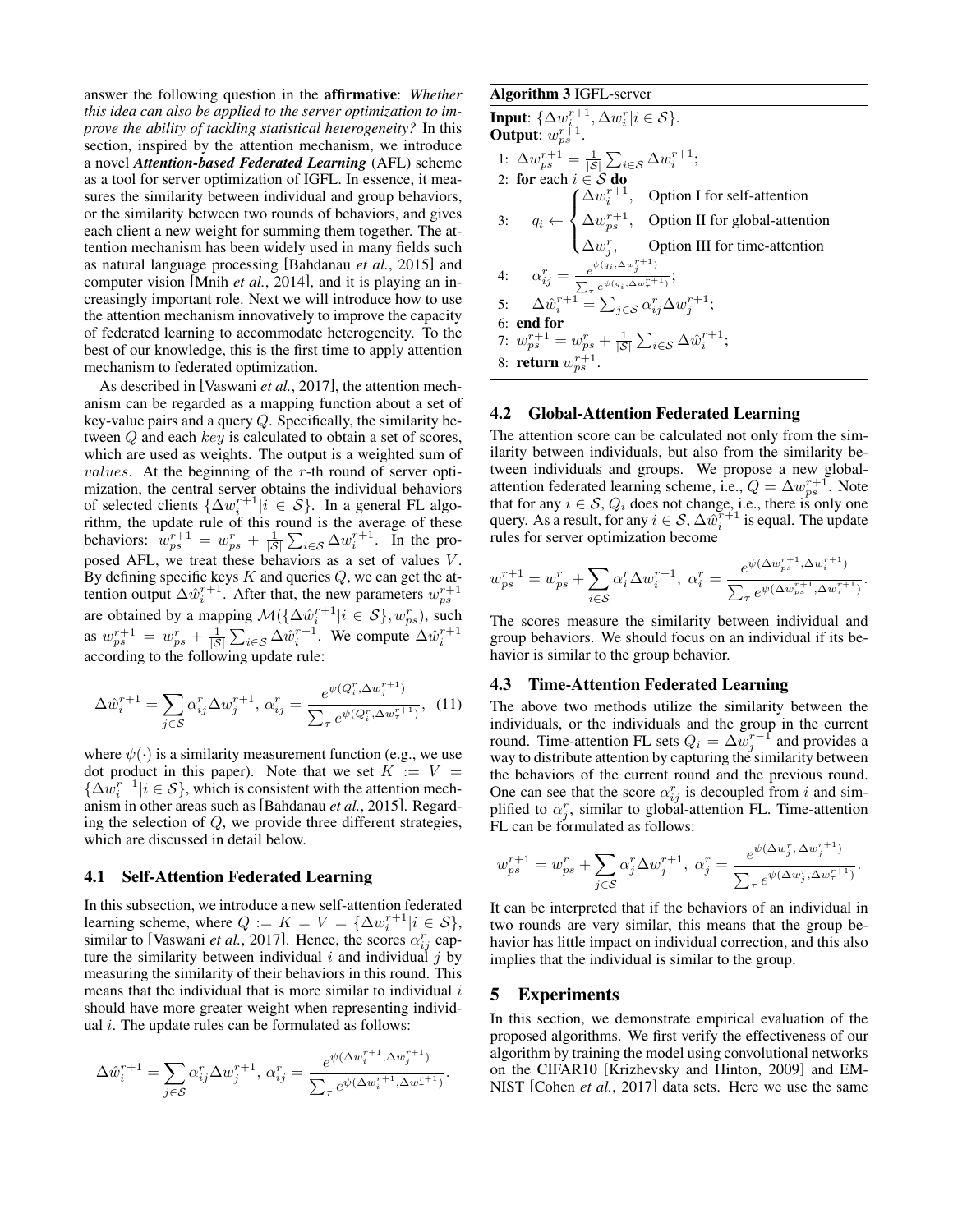<span id="page-4-0"></span>

| Cross-silo      | $E=1$ | $E=5$ |
|-----------------|-------|-------|
| FedAvg          | 75.89 | 72.16 |
| FedAvgM         | 76.90 | 72.30 |
| <b>SCAFFOLD</b> | 76.49 | 73.78 |
| FedAdam         | 76.29 | 71.22 |
| IGFL-C (ours)   | 77.25 | 74.69 |
| IGFL-S (ours)   | 76.17 | 73.61 |
| IGFL (ours)     | 78.08 | 75.56 |

Table 1: Comparison of the average testing accuracies (%) over the last 10% rounds of each algorithm on CIFAR10 in the cross-silo setting after 5,000 or 3,000 communication rounds, which corresponds to  $E = 1$  and  $E = 5$ , respectively. For IGFL-S and IGFL, we use the time-attention scheme to achieve the best performance.

network structure as in [\[McMahan](#page-6-0) *et al.*, 2017] and [\[Reddi](#page-6-5) *et al.*[, 2021\]](#page-6-5), respectively. We also conduct extensive experiments to further discuss IGFL. We implement all experiments in Ray [\[Moritz](#page-6-22) *et al.*, 2018] based Python, which is a flexible, high-performance distributed execution framework.

#### 5.1 Setup

Data partitions. The non-IID populations are generated in two schemes: i) Sort-and-partition [\[McMahan](#page-6-0) *et al.*, 2017]. Each client has two shares with different labels, and each share is randomly selected from data partitions sorted by labels. ii) Dirichlet distribution [Hsu *et al.*[, 2019\]](#page-6-10). The training examples in each client are extracted by class following a categorical distribution generated by a Dirichlet distribution,  $c \sim Dir(\rho q)$ , where  $\rho > 0$  is a concentration parameter adjusting the heterogeneity among clients and  $q$  is a prior probability, assuming a uniform distribution.

Hyperparameter tuning and methods. For both CI-FAR10 and EMNIST, we used the following parameters: batch size  $B = 100$ , local epoch  $E = \{1, 5\}$ , and client selection rate  $C = \{0.1, 1\}$ , without step decay. We set the grid search range of client learning rate by  $\eta_l \in \{10^{-3}, 3 \times$  $10^{-3}, ..., 10^{-1}, 3 \times 10^{-1}$ . We fixed the server learning rate to 1, except for FedAadam. We use the following methods as compared algorithms: FedAvg [\[McMahan](#page-6-0) *et al.*, 2017], FedAvgM [Hsu *et al.*[, 2019\]](#page-6-10), SCAFFOLD [\[Karimireddy](#page-6-6) *et al.*, [2020\]](#page-6-6), and FedAdam [Reddi *et al.*[, 2021\]](#page-6-5). Specifically, we set  $\beta = 0.9$  for FedAvgM, and adjust  $\tau \in \{0.1, 0.01\}$  to achieve the best performance for FedAdam.

### 5.2 Main Results

We conduct extensive experiments to evaluate the performance of the proposed algorithms in the following two settings: i) *Cross-silo setting*, in which we set  $P = 10$ , the selection rate  $C = 1$ , and adopt the sort-and-partition scheme. ii) *Cross-device*, in which we set  $P = 100$ ,  $C = 0.1$ , and use the Dirichlet distribution scheme.

For the cross-silo setting, Table [1](#page-4-0) shows the performance comparison of all the algorithms on CIFAR10 for visual classification tasks, when  $E = 1$  or  $E = 5$ . Meanwhile, we give the test accuracy curve along with the number of rounds, as shown in Figure [1.](#page-4-1) Experimental results show that the proposed algorithms exhibit superior performance to other algo-

<span id="page-4-3"></span>

|       | Cross-device    | $\rho = 1000$ | $\rho=1$ | $\rho = 0.1$ |
|-------|-----------------|---------------|----------|--------------|
|       | FedAvg          | 82.03         | 75.22    | 68.62        |
|       | FedAvgM         | 82.21         | 77.34    | 70.12        |
|       | <b>SCAFFOLD</b> | 80.99         | 75.97    |              |
| $E=1$ | FedAdam         | 82.55         | 76.21    | 72.21        |
|       | IGFL-C (ours)   | 83.56         | 79.51    | 78.71        |
|       | IGFL-S (ours)   | 83.17         | 79.14    | 73.09        |
|       | IGFL (ours)     | 84.01         | 81.33    | 79.45        |
| $E=5$ | FedAvg          | 82.21         | 73.29    | 63.67        |
|       | FedAvgM         | 82.75         | 73.62    | 67.10        |
|       | <b>SCAFFOLD</b> | 81.83         | 71.84    |              |
|       | FedAdam         | 82.82         | 75.50    | 67.07        |
|       | IGFL-C (ours)   | 83.10         | 78.50    | 72.31        |
|       | IGFL-S (ours)   | 82.51         | 73.63    | 66.79        |
|       | IGFL (ours)     | 84.13         | 78.63    | 76.38        |

Table 2: Comparison of the average testing accuracy (%) over the last 10% rounds of each algorithm on CIFAR10 in the cross-device setting after 10,000 or 4,000 communication rounds, which corresponds to  $E = 1$  and  $E = 5$ , respectively. For IGFL-S and IGFL, we use the global-attention scheme.

<span id="page-4-1"></span>

Figure 1: Test accuracies vs. the number of rounds of all the algorithms on CIFAR10 in the cross-silo (left) and cross-device (right) settings (here  $E = 1$  and  $\rho = 0.1$ , best viewed in color).

rithms. Note that when encountering a larger number of local epochs, (i.e.,  $E = 5$ ), the performance of FedAvgM degenerates and is only slightly better than that of FedAvg, while IGFL still has a significantly improvement over FedAvg. We will discuss this phenomenon in detail in Section [5.3.](#page-4-2)

In the cross-device setting, Tables [2](#page-4-3) and [3](#page-5-0) show the corresponding experimental results on CIFAR10 and EMNIST, respectively. The proposed methods achieve impressive improvements in terms of accuracy over other methods. In particular, it is exciting to see our algorithm improves accuracy by nearly 13% over the baseline method, (i.e., FedAvg), on CIFAR10 for the highly skewed non-IID case (e.g.,  $\rho = 0.1$ ), while the improvement of other federated optimization algorithms (e.g., FedAvgM, FedAdam) is only about 4%.

# <span id="page-4-2"></span>5.3 Effectiveness of Amortization Against FedAvgM

We design and run experiments to discuss the relationship between IGFL-C and FedAvgM to illustrate that IGFL-C can significantly reduce client drift by spreading the approximate group distribution information to each local update, rather than at the end of each round. We change  $T$ , which depends on B and E. Specifically, we set  $B = \{20, 100\}$ ,  $E = \{1, 5\}$ . The experimental results are shown in Table [4.](#page-5-1) It can be found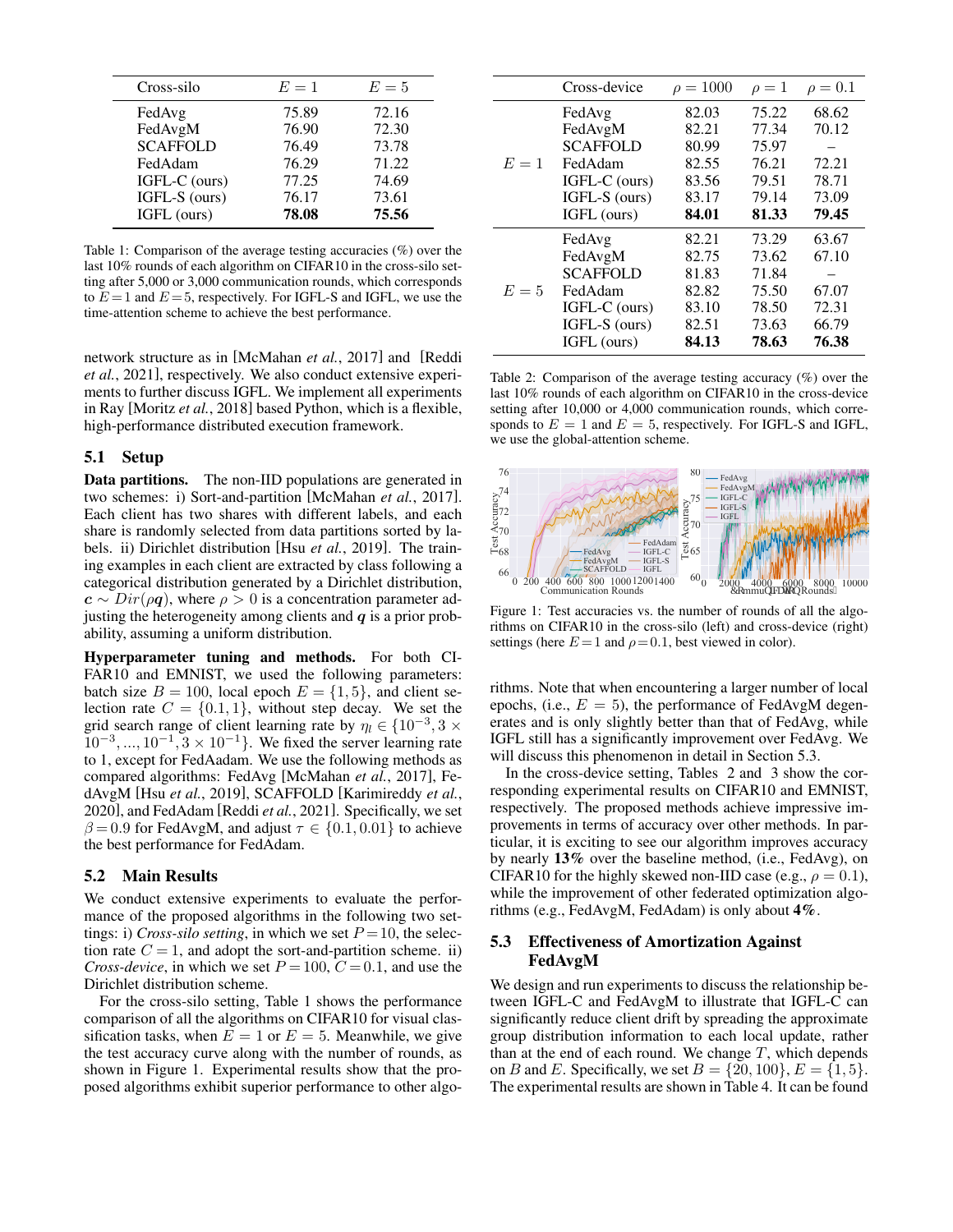<span id="page-5-0"></span>

| Cross-device    | $\rho=1$ | $\rho=0.1$ |
|-----------------|----------|------------|
| FedAvg          | 77.72    | 70.83      |
| FedAvgM         | 78.07    | 75.37      |
| <b>SCAFFOLD</b> | 78.08    | 68.20      |
| FedAdam         | 77.90    | 71.17      |
| IGFL-C (ours)   | 78.96    | 72.61      |
| IGFL-S (ours)   | 78.88    | 74.63      |
| IGFL (ours)     | 81.17    | 77.27      |
|                 |          |            |

Table 3: Comparison of the average testing accuracies (%) over the last 10% rounds of each algorithm on EMNIST in the cross-device setting after 1,500 communication rounds. For IGFL-S and IGFL, we use the self-attention scheme.

<span id="page-5-1"></span>

| T(B, E)                | FedAvgM | IGFL-C | δ    |
|------------------------|---------|--------|------|
| $50 (B = 100, E = 1)$  | 76.90   | 77.25  | 0.35 |
| $250 (B = 20, E = 1)$  | 71.83   | 73.35  | 1.52 |
| $250 (B = 100, E = 5)$ | 72.30   | 74.69  | 2.39 |
| $1250 (B = 20, E = 5)$ | 68.54   | 71.54  | 3.00 |

Table 4: Comparison of the testing accuracies (%) of FedAvgM and IGFL-C as varying  $T$  in the cross-silo setting.

that as the number of local updates increases, the performance difference between them becomes more and more obvious, which shows the advantages of the amortization strategy used in IGFL-C when encountering a large local epoch number.

#### 5.4 Comparison of Attention-based Methods

We first compare the performance of the three proposed attention schemes, as shown in Table [5.](#page-5-2) The experimental results suggest that specific settings may require specific attention to achieve the best performance. For example, in the case of no client sampling, time-attention performs very well, because under the sampling conditions, the previous behaviors saved by different clients correspond to different rounds. Globalattention has excellent performance on CIFAR10 (10 classes), but not well on EMNIST (62 classes), which implies that its performance may be affected by the number of classes. More experiments are needed for conclusions.

Moreover, the visualization of how the behaviors mimic the distributions is given in Figure [2.](#page-5-3) We set two specific populations for CIFAR10: i) random population by using the standard sort-and-partition, and ii) paired population, in which every two clients have the same label distribution. We generate 50 different random populations for experiments, and calculate the matching rate between client pairs with the same label and darker coordinate pairs on the heat map, which is up to 96%. Experimental results show that self-attention can indeed capture the similarity of distribution between clients, by measuring the similarity of individual behaviors.

# 6 Conclusions

In this paper, we proposed a novel federated learning algorithm (called IGFL) with both a new client optimizer and a new server optimizer to alleviate the statistical heterogeneity for federated learning. It leverages individual behavior as an estimate of the data distribution of individual, and complements the distribution of groups that are invisible but cru-

<span id="page-5-3"></span>

Figure 2: Visualization of how self-attention works, where the attention scores are the average of all (1,000 rounds) scores. The populations corresponding to random example (left) and paired example (right) are  $\{(0,9),(1,5),(2,8),(3,0),(4,3),(5,2),(6,4),(7,6),(8,7),(9,1)\}\$ and  $\{(0,1),(0,1),(2,3),(2,3),...,(8,9),(8,9)\}\)$ , respectively, where  $(i, j)$ denotes the client assigned the  $i$ -th and  $j$ -th labels.

<span id="page-5-2"></span>

| Setting                    | E                | $\rho$ | <b>GA</b>      | SА             | TA             |
|----------------------------|------------------|--------|----------------|----------------|----------------|
| CIFAR <sub>10</sub> silo   | $E=1$<br>$E = 5$ |        | 77.48<br>74.50 | 76.46<br>73.91 | 78.08<br>75.56 |
|                            |                  |        |                |                |                |
| CIFAR <sub>10</sub> device |                  | 1000   | 84.01          | 83.30          | 84.17          |
|                            | $E=1$            | 1      | 81.33          | 80.07          | 79.95          |
|                            |                  | 0.1    | 79.45          | 79.03          | 76.83          |
|                            | $E = 5$          | 1000   | 84.13          | 83.16          | 80.06          |
|                            |                  | 1      | 78.63          | 78.56          | 77.94          |
|                            |                  | 0.1    | 76.38          | 75.92          | 74.89          |
| <b>EMNIST</b> device       | $E=1$            | 1      | 78.51          | 81.17          | 78.73          |
|                            |                  | 0.1    | 70.45          | 77.27          | 72.57          |
|                            |                  |        |                |                |                |

Table 5: Testing accuracies  $(\%)$  of our three attention schemes in different settings. Here, GA, SA and TA denote the global-attention, self-attention, and time-attention schemes, respectively.

cial during local updates, thus reducing the impact of client drift on FL algorithms. Different from other solutions, the technique that behavior mimic distribution can be used in both client optimization and server optimization. As a byproduct, we also presented two federated learning algorithms with the proposed client optimizer or server optimizer, which are called IGFL-C and IGFL-S, respectively. Moreover, for our server optimizer, we proposed a federated learning optimization scheme (called AFL) based on the proposed attention mechanisms. The principle behind AFL is that attention captures the similarity of individual distributions. We performed extensive experiments to demonstrate that the proposed algorithms have significant improvements over other recently proposed algorithms, especially in the highly skewed non-IID case.

### Acknowledgments

This work was supported by the National Natural Science Foundation of China (Nos. 61876220, 61876221, 61976164, 61836009 and U1701267), the Program for Cheung Kong Scholars and Innovative Research Team in University (No. IRT 15R53), the Fund for Foreign Scholars in University Research and Teaching Programs (the 111 Project) (No. B07048), and the National Science Basic Research Plan in Shaanxi Province of China (No. 2020JM-194).